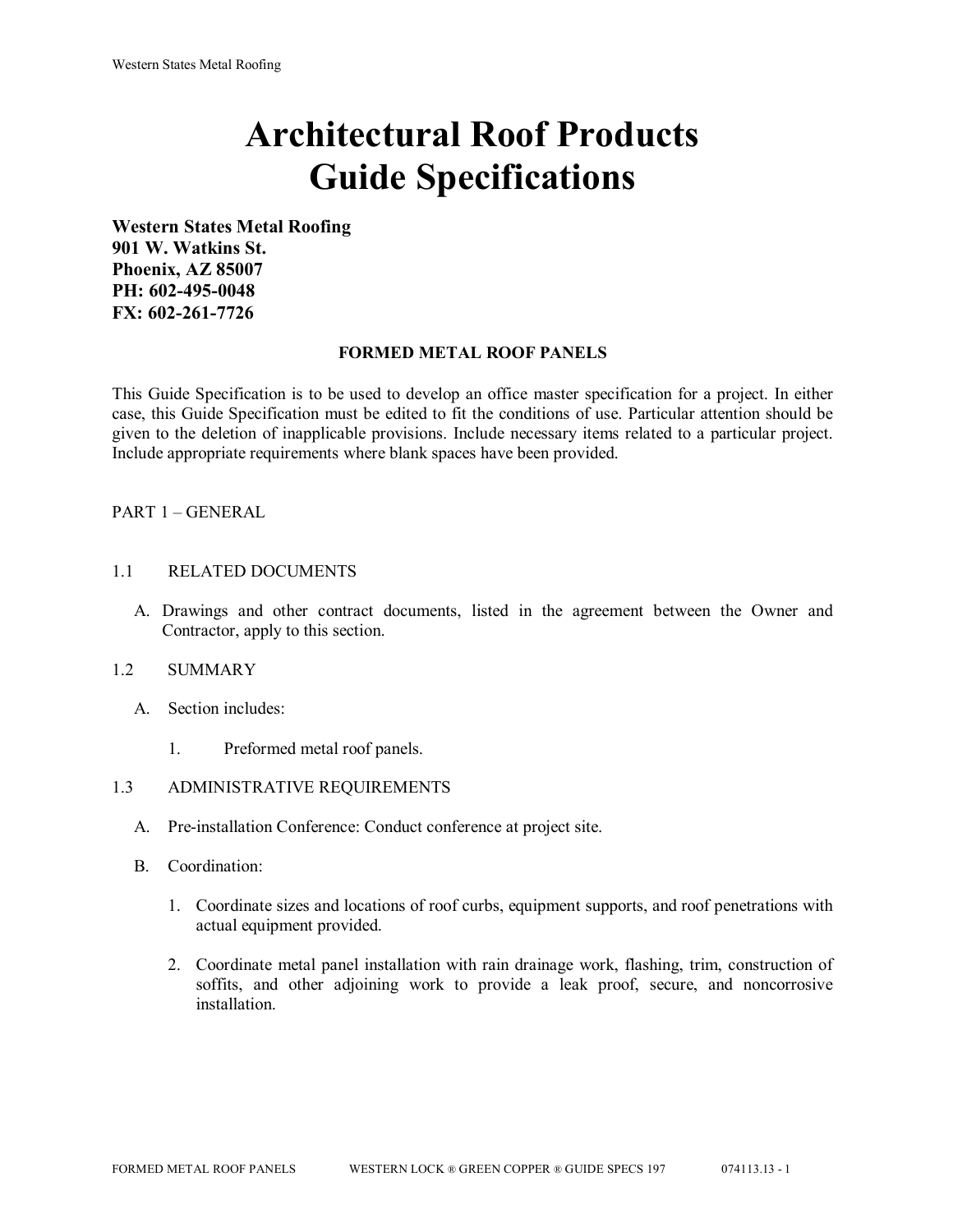## 1.4 SUBMITTALS

- A. Product Data:
	- 1. Include construction details, material descriptions, dimensions of individual components and profiles and finishes for each type of panel and accessory.
- B. Shop Drawings:
	- 1. Include fabrication and installation layouts of metal panels; details of edge conditions, joints, panel profiles, corners, anchorages, attachment system, trim, flashings, closures, accessories and special details.
	- 2. Accessories: Include details of the flashing, trim, and anchorage systems, at a scale of not less than 1-1/2 inches per 12 inches.
- C. Samples:
	- 1. Metal Panels: 12 inches long by actual panel width. Include fasteners, closures, and other metal panel accessories.
- D. Qualification Data: For Installer.
- E. Product Test Reports: For each product, for tests performed by a qualified testing agency.
- F. Filed quality control reports.
- G. Sample Warranties: For special warranties.
- 1.5 QUALITY ASSURANCE
	- A. Installer Qualifications: An entity that employs installers and supervisors who have a minimum of 3 years' experience in the installation of metal roof / wall panels.
	- B. Mockups: Build mockup; to verify selections made under sample submittals and to demonstrate aesthetic effects and set quality standards for fabrication and installation.
- 1.6 DELIVERY, STORAGE AND HANDLING
	- A. Deliver components, metal panels and other manufactured items so as not to be damaged or deformed. Package metal panels for protection during transportation and handling.
	- B. Store metal panels in a manner to prevent bending, warping, twisting and surface damage.
	- C. Stack metal panels horizontally on platforms or pallets, covered with suitable weather tight and ventilated covering. Store metal panels to ensure dryness with positive slope for drainage of water. Do not store metal panels in contact with other materials that might cause staining, denting or other surface damage.
	- D. Retain strippable protective covering on metal panels during installation.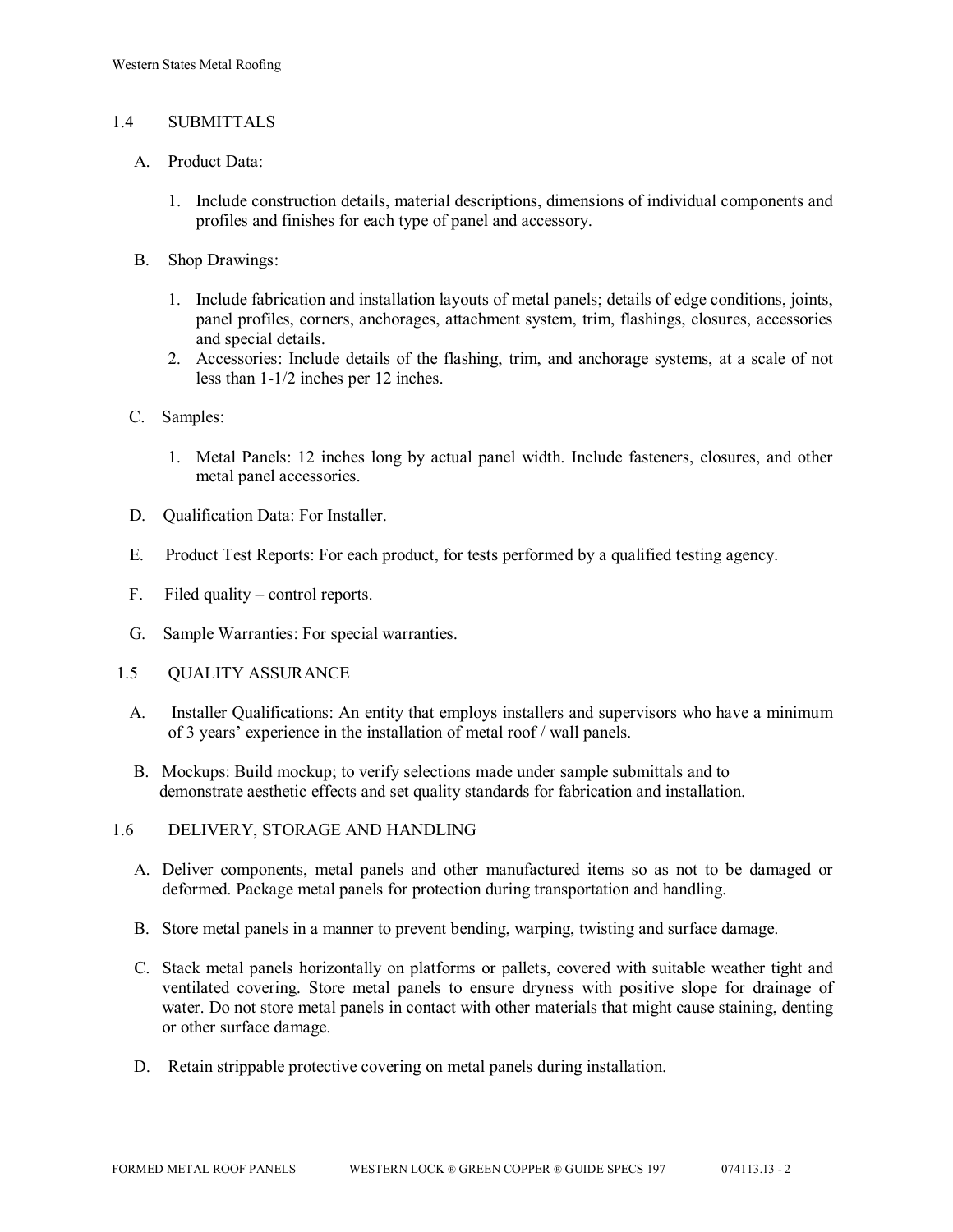#### 1.7 FIELD CONDITIONS

A. Weather Limitations: Proceed with installation only when existing and forecasted weather conditions permit assembly of metal panels to be performed according to manufacturers' written instructions and warranty requirements.

## 1.8 WARRANTY

- A. MANUFACTURER'S PRODUCT WARRANTY
	- 1. Manufacturer's standard coating performance warranty, as available for specified installation and environmental conditions. (Contact a WSMR Representative to determine actual warranty criteria)

## B. CONTRACTORS WARRANTY

1. Warrant panels, flashings, sealants, fasteners, and accessories against defective materials and/ or workmanship, to remain watertight and weatherproof with normal usage for two (2) years following Project Substantial Completion date.

## PART 2 – PRODUCTS

## 2.1 MANUFACTURER

 A. Western States Decking, Inc., DBA - Western States Metal Roofing, 901 W. Watkins St., Phoenix, AZ 85007; Ph: (877) 787-5467, Fax: (602) 261-7726.

 Email: [sales@paintedrustedroofing.com](mailto:sales@paintedrustedroofing.com) Website: [www.paintedrustedroofing.com](http://www.paintedrustedroofing.com/)

- B. Substitutions: In accordance with contract documents.
- 2.2 METAL ROOF PANELS
	- A. Western Lock ®; Concealed Fastener Metal Roof Panels: Metal roof panels consisting of formed metal sheet with vertical ribs at panel edges, installed by lapping and interlocking edges of adjacent panels, and attaching panels to supports / substrate using concealed clips and fasteners.
		- 1. Panel Designation: Western Lock ®
		- 2. ASTM A653 Galvanized G-90 Minimum
			- a. Nominal Thickness: [24 gauge]
			- b. Exterior Finish Available In: Cool Tech ® 500 PVDF Paint System

i. Green Copper ®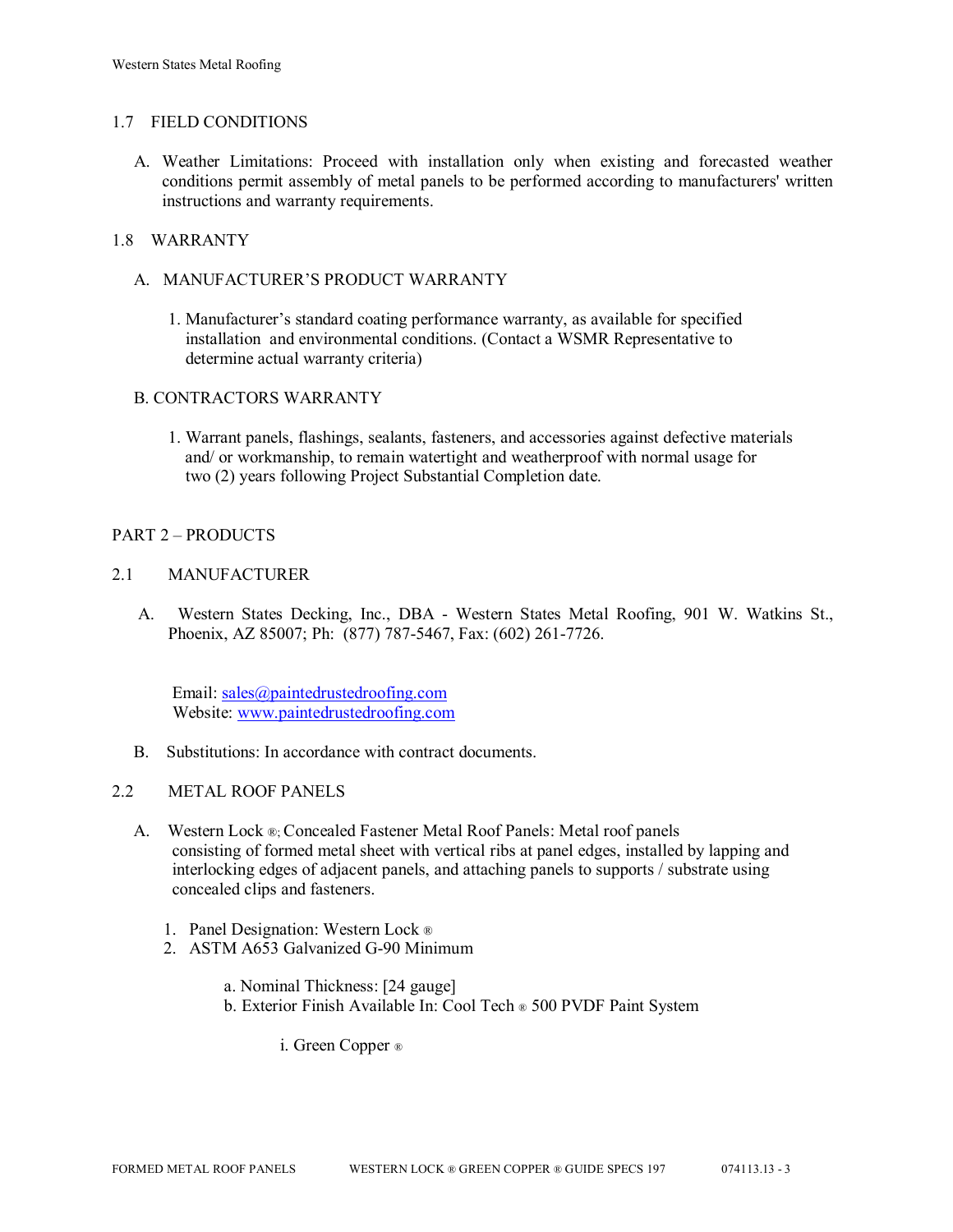- 3. Grade of Steel:
	- a. 24 Gauge Grade 50
- 4. Clips: One- piece fixed to accommodate thermal movement.
- 5. Panel Width: [**12 inches**] [**14 inches**] [**16 inches] [18 inches]** .
	- a. Custom widths can be ordered up to 24 inches.
- 6. Panel Height: 1.75 inches.

#### 2.3 ACCESSORIES

- A. Self-Adhering, High- Temperature Underlayment: Provide self-adhering, cold applied, sheet underlayment, a minimum of 30 mils thick, specifically designed to withstand high metal temperatures beneath metal roofing. Provide primer when recommended by underlayment manufacturer.
	- 1. Thermal Stability: Stable after testing at 220 deg F; ASTM D 1970.
	- 2. Low- Temperature Flexibility: Passes after testing at minus 20 deg F; ASTM D 1970.
- B. Miscellaneous Metal Sub framing and Furring: ASTM C 645; cold formed, metallic- coated steel sheet, ASTM A 653/ A 653M, G90 coating designation or ASTM A 792/ A 792M, Class AZ55 aluminum- zinc alloy coating designation unless otherwise indicated. Provide manufacture's standard sections as required for support and alignment of metal panel system.
- C. Panel accessories: Provide components required for a complete, weather tight panel system including trim, clips, flashings, sealants, gaskets, fillers, closure strips, and similar items. Match material and finish of metal panels unless otherwise indicated.
	- 1. Closures: Provide closures at eaves and ridges, fabricated of same metal as metal panels.
	- 2. Backing Plates; Provide metal backing plates at panel end splices, fabricated from material recommended by manufacturer.
	- 3. Closure Strips: Closed-cell, expanded, cellular, rubber or cross linked, polyolefin-foam or closed-cell laminated polyethylene; minimum I -inch-thick, flexible closure strips; cut or pre-molded to match metal panel profile. Provide closure strips where indicated or necessary to ensure weather tight construction.
- D. Flashing and Trim: Provide flashing and trim formed from same material as metal panels as required to seal against weather and to provide finished appearance. Finish flashing and trim with same finish systems adjacent metal panels.
- E. Panel Fasteners: Self-tapping screws designed to withstand design loads. Provide EPDM or PVC sealing washers for exposed fasteners.
- F. Panel Sealants: Provide sealant type recommended by manufacturers that are compatible with panel materials, are non-staining and do not damage panel finish.
- G. Metal Protection: When dissimilar metals contact each other or corrosive substrates, protect against galvanic.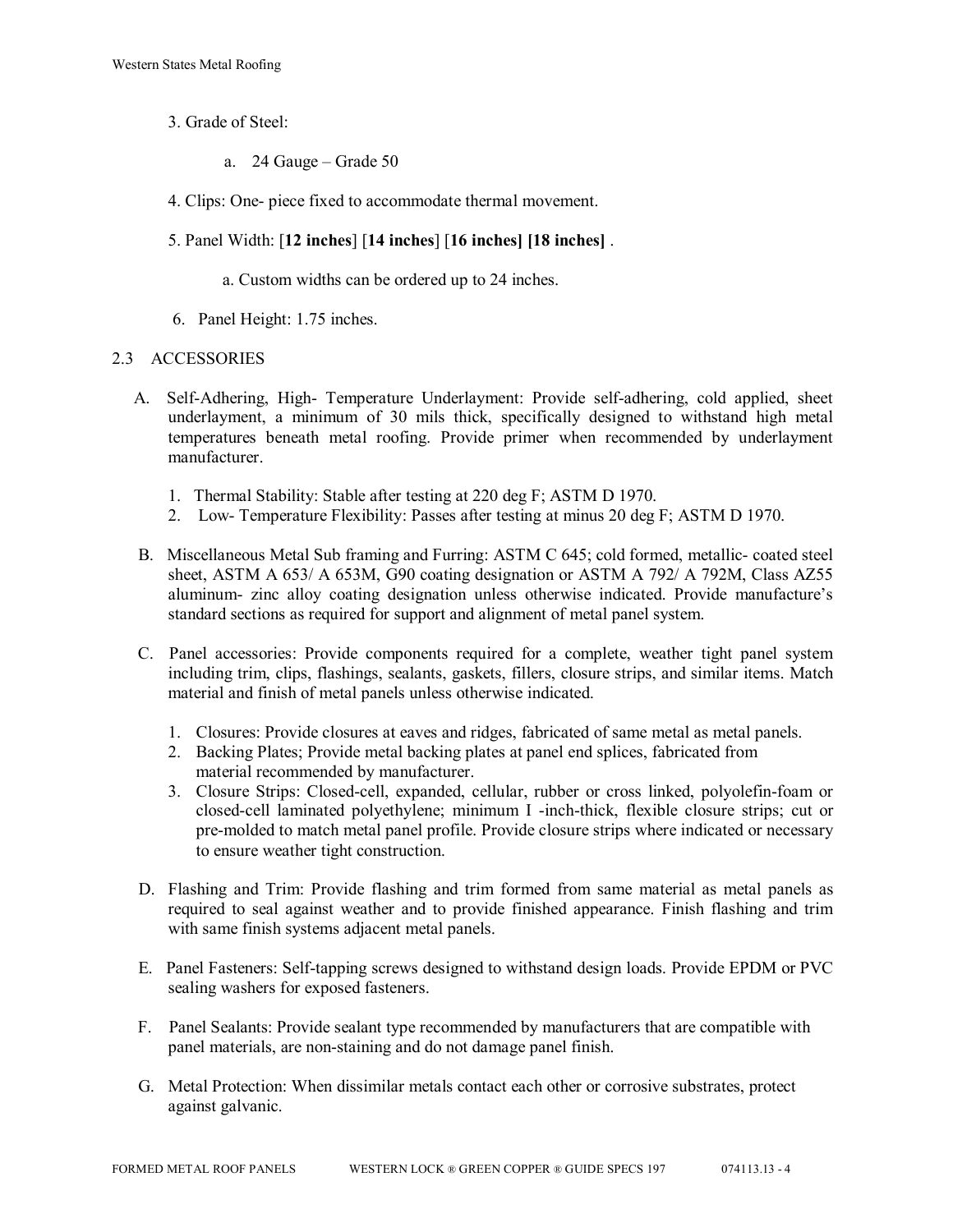## 2.4 FABRICATION

- A. General: Fabricate and finish metal panels and accessories at the factory, by manufacturer's standard procedures and processes, as necessary to fulfill indicated performance requirements demonstrated by laboratory testing. Comply with indicated profiles and with dimensional and structural requirements.
- B. Provide panel profile, including major ribs and intermediate stiffening ribs, if any, for full length of panel.
- C. Sheet Metal Flashing and Trim: Fabricate flashing and trim to comply with manufacturer's recommendations and recommendation in SMACNA's "Architectural Sheet Metal Manual" that apply to design, dimensions, metal, and other characteristics of item indicated.

#### 2.5 FINISHES

- A. Protect mechanical and painted finishes on exposed surfaces from damage by applying a strippable, temporary protective covering before shipping.
- B. Appearance of Finished Work: Variations in appearance of abutting or adjacent pieces are acceptable if they are within one- half of the range of approved Samples. Noticeable variations in same piece are unacceptable. Variations in appearance of other components are acceptable if they are within the range of approved Samples and are assembled or installed to minimize contrast.
- C. Steel Panels Finish:
	- 1. Exterior Finish: Western States Metal Roofing, Cool Tech ® 500 PVDF Paint System, consisting of a  $0.15 - 0.25$  mil primer with  $0.7 - 0.8$  mil PVDF base coat and a  $0.10 - 0.50$ mil print coat. Dry film thickness per ASTM D5796.
	- 2. Interior Finish: Standard Poly backer finish consisting of 0.15 0.25 primer coat and a 0.30 – 0.40 wash coat with a minimum total dry film thickness of 0.45 to 0.65 mil.

## PART 3- EXECUTION

#### 3.1 EXAMINATION

- A. Examine substrates, area, and conditions, with installer present, for compliance with requirements for installation tolerances, metal panel supports, and other conditions affecting performance of the work.
	- 1. Examine wall framing to verify that girths, angles, channels, studs, and other structural panel support members and anchorage have been installed within alignment tolerance required by metal wall panel manufacturer.
	- 2. Examine solid roof sheathing to verify that sheathing joints are supported by framing or blocking and that installation is within flatness tolerances required by metal roof panel manufacture.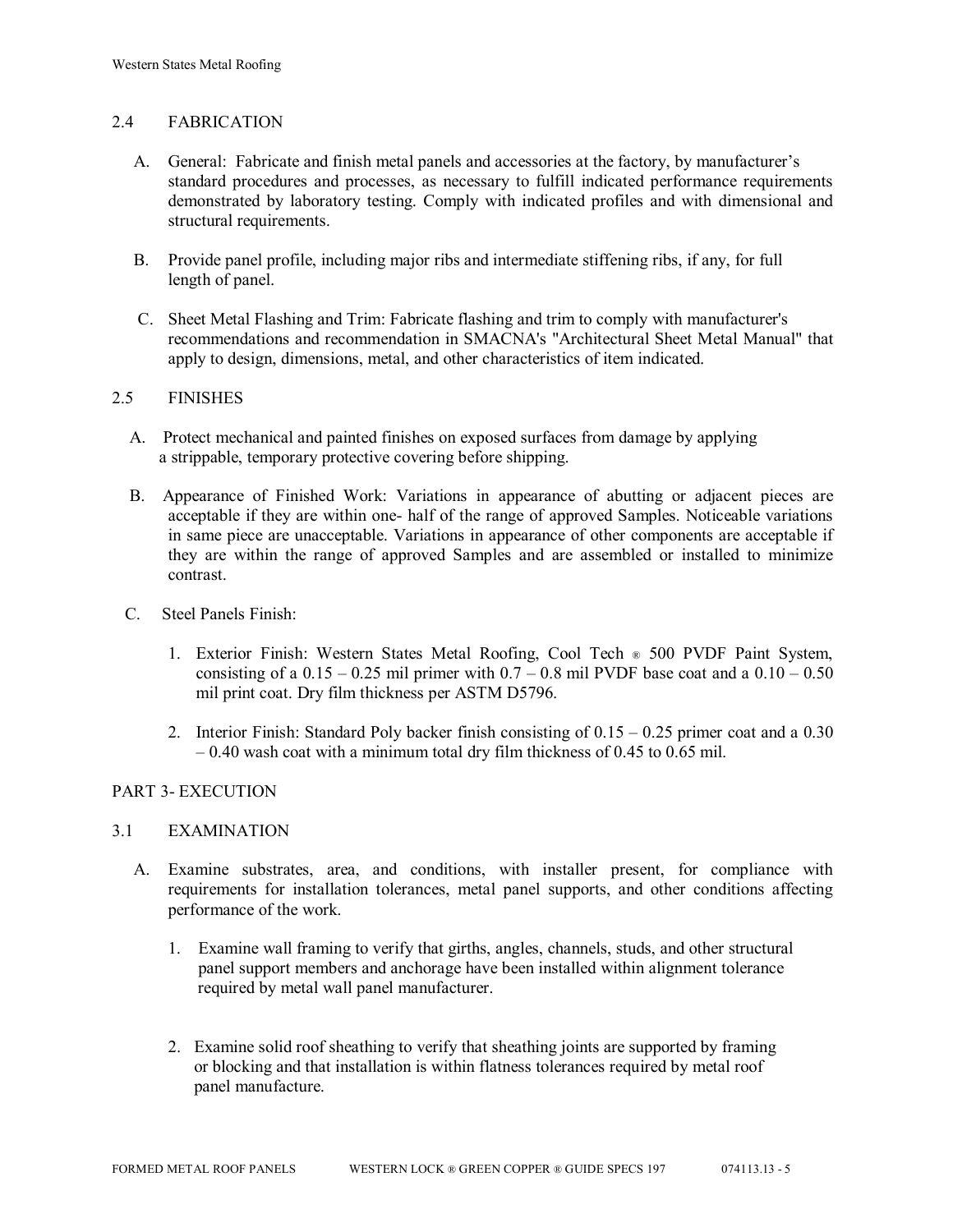- a. Verify that air or water-resistive barriers have been installed over sheathing or backing substrate to prevent air infiltration or water penetration.
- B. Examine roughing-in for components and systems penetrating metal panels to verify actual locations of penetrations relative to seam locations of metal panels before installation.
- C. Proceed with installation only after unsatisfactory conditions have been corrected.

## 3.2 PREPARATION

 A. Miscellaneous Supports; Install sub framing, furring and other miscellaneous panel support members and anchorage according to ASTM C 754 and metal panel manufacturer's written recommendations.

#### 3.3 UNDERLAYMENT INSTALLATION

- A. Self- Adhering Sheet Underlayment: Apply primer if required by manufacturer. Comply with temperature restrictions of underlayment manufacturer for installation. Apply at locations indicated on Drawings, wrinkle free, in shingle fashion to shed water, and with end laps of not less than 6 inches staggered 24 inches between courses. Overlap side edges not less than 3- ½ inches. Roll laps with roller. Cover underlayment within 14 days.
- B. Felt Underlayment: Apply at locations indicated [below] [on drawings], in shingle fashion to shed water. And with lapped joints of not less than 2 inches.
	- 1. Apply over the entire roof surface.
	- 2. Apply on roof not covered by self- adhering sheet underlayment. Lap over edges of self adhering sheet underlayment not less than 3 inches, in shingle fashion to shed water.
- C. Slip Sheet: Apply slip sheet over underlayment before installing metal roof panels.
- D. Flashings: Install flashings to cover underlayment to comply with requirements specified in Section 076200 " Sheet Metal Flashing and Trim."

#### 3.4 METAL PANEL INSTALLATION

- A. General: Install metal panels according to manufacturer's written instructions in orientation, sizes, and locations indicated. Install panels perpendicular to supports unless otherwise indicated. Anchor metal panels and other components of the work securely in place, with provisions for thermal and structural movement.
	- 1. Shim or otherwise plumb substrates receiving metal panels.
	- 2. Flash and seal metal panels at perimeter of all openings. Fasten with self-tapping screws. do not begin installation until air or water- resistive barriers and flashings that are concealed by metal panels are installed.
	- 3. Install screw fasteners in predrilled holes.
	- 4. Locate and space fastenings in uniform vertical and horizontal alignment.
	- 5. Install flashing and trim as metal panel work proceeds.
	- 6. Locate panel splices over, but not attached to, structural supports. Stagger panel splices and end laps to avoid a four – panel lap splice condition.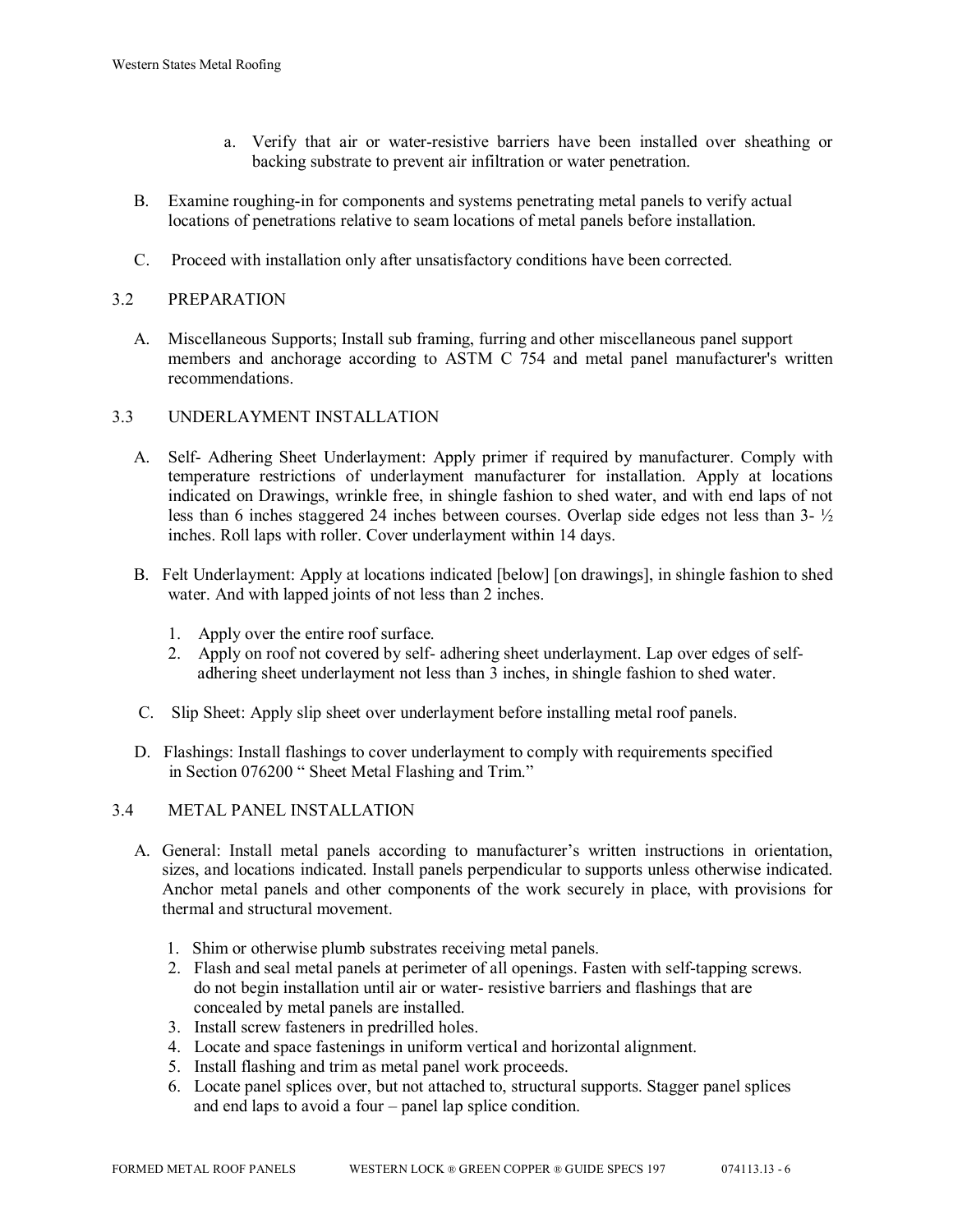- 7. Align bottoms of metal panels and fasten with blind rivets, bolts, or self- tapping screws. Fasten flashings and trim around openings and similar elements with self-tapping screws.
- 8. Provide weather tight escutcheons for pipe—and conduit- penetrating panels.
- B. Fasteners:
	- 1. Steel Panels: Use galvanized steel fasteners.
- C. Metal Protection: When dissimilar metals contact each other or corrosive substrates, protect against galvanic action.
- D. Lap-Seam Metal Panels: Fasten metal panels to supports with fasteners at each lapped joint at location and spacing recommended by manufacturer.
	- 1. Lap ribbed or fluted sheets one full rib. Apply panels and associated items true to line for neat and weather tight enclosure.
	- 2. Provide metal backed washers under heads of exposed fasteners bearing on weather side of metal panels.
	- 3. Locate and space exposed fasteners in uniform vertical and horizontal alignment. Use proper tools to obtain controlled uniform compression for positive seal without rupture of washer.
	- 4. Install screw fasteners with power tools having controlled torque adjusted to compress Washer tightly without damage to washer, screw threads or panels. Install screws in predrilled holes.
	- 5. Flash and seal pans with weather closures at perimeter of all openings.
- E. Accessory Installation: install accessories with positive anchorage to building and weather tight Mounting, and provide for thermal expansion. Coordinate installation with flashings and other components.
	- 1. Install components, required for a complete metal panel system including trim, copings, corners, seam covers, flashings, sealants, gaskets, fillers, closure strips and similar items. Provide types indicated by metal wall panel manufacturer; or, if not indicated, provide types recommended by metal panel manufacturer.
- F. Flashing and Trim: Comply with performance requirements manufacturer's written installation instructions, and SMACNA's "Architectural Sheet Metal Manual." Provide concealed fasteners where possible, and set units true to line and level. Install work with laps, joints and seams that are permanently watertight.
	- 1. Install exposed flashing and trim that is without buckling and tool marks, and that is true to line and levels indicated, with exposed edges folded back to form hems. Install sheet metal flashing and trim to fit substrates and achieve waterproof performance.
	- 2. Expansion Provisions: Provide for thermal expansion of exposed flashing and trim. Space movement joint at a maximum of 10 feet with no joints allowed within 24 inches of corner or intersection. Where lapped expansion provisions cannot be used or would not be sufficiently waterproof, form expansion joints of intermeshing hooked flanges, not less than 1 inch deep, filled with mastic sealant (concealed within joints).